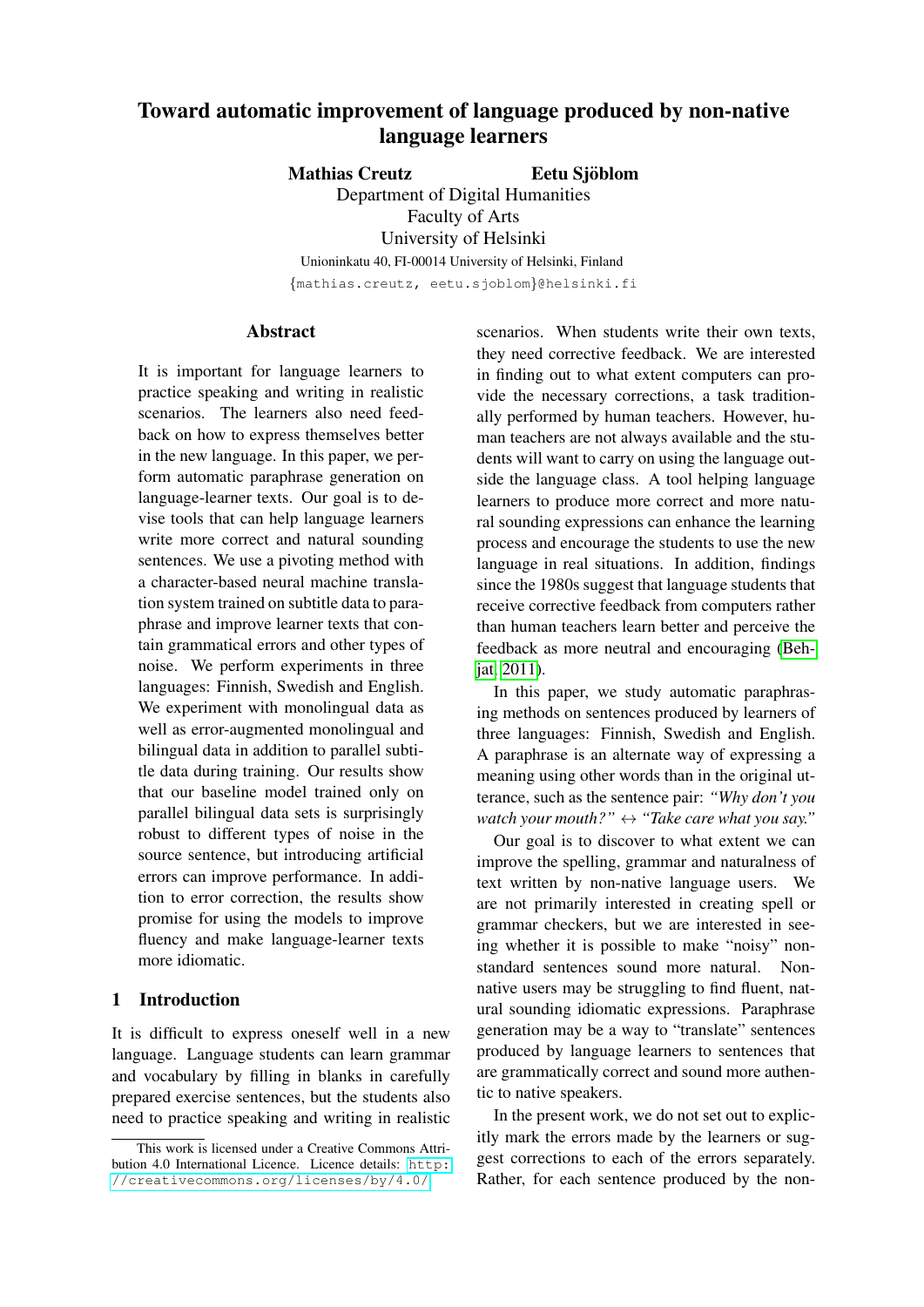native language user, we propose an alternative, corrected sentence. The proposed sentence can differ significantly, or not at all, from the original sentence, depending on the quality of the original input. By comparing the original and altered sentence, the language learner can identify errors and learn new expressions.

Our work is closely related to the field of grammatical error correction (GEC), although our focus is broader. We are not only interested in *grammar*, but also in fluency and naturalness in a broader sense. Furthermore, the concepts of *error* and *correction* are too narrow, in our opinion, since we are interested in better, or more effective, ways of conveying a message.

Nonetheless, from our point of view, GEC can provide us with useful data sets, methods, as well as evaluation guidelines and metrics. [Dahlmeier](#page-9-0) [et al.](#page-9-0) [\(2013\)](#page-9-0) introduce the NUCLE corpus, which was used in the CoNLL-2014 shared task on Grammatical Error Correction [\(Ng et al., 2014\)](#page-10-0). NUCLE is an annotated corpus of English texts written by non-native English speakers. Twentyeight error types have been annotated manually, such as incorrect preposition or verb tense. [Napoles et al.](#page-10-1) [\(2017\)](#page-10-1) present JFLEG, an English parallel corpus incorporating fluency edits, in order not only to correct grammatical errors but also make the original text more native sounding. [Anastasopoulos et al.](#page-8-1) [\(2019\)](#page-8-1) add Spanish translations to the JFLEG corpus.

Grammatical error correction systems are typically evaluated using metrics that compare the corrections suggested by the system to a set of gold standard corrections. The MaxMatch  $(M<sup>2</sup>)$  algorithm [\(Dahlmeier and Ng, 2012\)](#page-9-1) matches the system output to the gold standard and computes the sequence of edit operations that has maximal overlap with the gold standard annotation. This set of corrections is then scored using the  $F_1$  measure. In the CoNLL-2014 shared task [\(Ng et al., 2014\)](#page-10-0), the  $M^2$  scorer is revised. In order to emphasize the precision of the suggested corrections twice as much as recall, the  $F_{0.5}$  measure is used instead of  $F_1$ . [Felice and Briscoe](#page-9-2) [\(2015\)](#page-9-2) propose another metric, the I measure, which addresses some shortcomings of  $M^2$ , such as not distinguising between not proposing an edit versus proposing the wrong edit. [Napoles et al.](#page-10-2) [\(2015\)](#page-10-2) develop the Generalized Language Evaluation Understanding metric (GLEU) inspired by BLEU [\(Papineni et al.,](#page-10-3)

[2002\)](#page-10-3), which seems to correlate better with the human ranking than the F and I measures.

When it comes to methods utilized in GEC, a broad range of approaches exist. The participants in the CoNLL-2014 shared task [\(Ng et al.,](#page-10-0) [2014\)](#page-10-0) propose systems based on classifiers (Naïve Bayes, averaged perceptron, maximum entropy), statistical language models, phrase-based and factored translation models, rule-based approaches, as well as combinations of these methods. More recently, machine translation has been the predominant framework. Sentences containing errors are translated into corrected sentences. Neural machine translation (NMT) generally requires large amounts of training data and has been shown to be sensitive to noisy data [\(Belinkov and Bisk,](#page-8-2) [2018\)](#page-8-2). Therefore approaches have been suggested where "noise" of the desired characteristics are incorporated in the training data, such that the system learns to remove the noise in the translation [\(Belinkov and Bisk, 2018;](#page-8-2) [Michel and Neu](#page-10-4)[big, 2018;](#page-10-4) [Anastasopoulos et al., 2019\)](#page-8-1). Combining neural machine translation with statistical machine translation (SMT) is also claimed to produce better results [\(Grundkiewicz and Junczys-](#page-9-3)[Dowmunt, 2018\)](#page-9-3). Furthermore, GEC can be studied as a low-resource machine translation task, where in addition to adding source-side noise other techniques are used: domain adaptation, a GEC-specific training-objective, transfer learning with monolingual data, and ensembling of independently trained GEC models and language models [\(Junczys-Dowmunt et al., 2018\)](#page-9-4), noisy channel models [\(Flachs et al., 2019\)](#page-9-5) and unsupervised SMT [\(Katsumata and Komachi, 2019\)](#page-9-6).

We are interested in the Nordic languages Finnish and Swedish. In addition, we perform experiments on English data. We use neural machine translation to produce paraphrases of original sentences written by non-native language learners. We are especially interested in the low-resource scenario, where in-domain, task-specific training data is scarce or non-existent, which is the case with Finnish and Swedish. Our approach uses multilingual character-level NMT in combination with out-of-domain machine translation data to deal with the lack of task-specific data. The data sets used for training and testing are described in Section [2.](#page-2-0) Our machine translation model and training process are described in Section [3.](#page-3-0) We then turn to our experiments in Section [4.](#page-3-1) The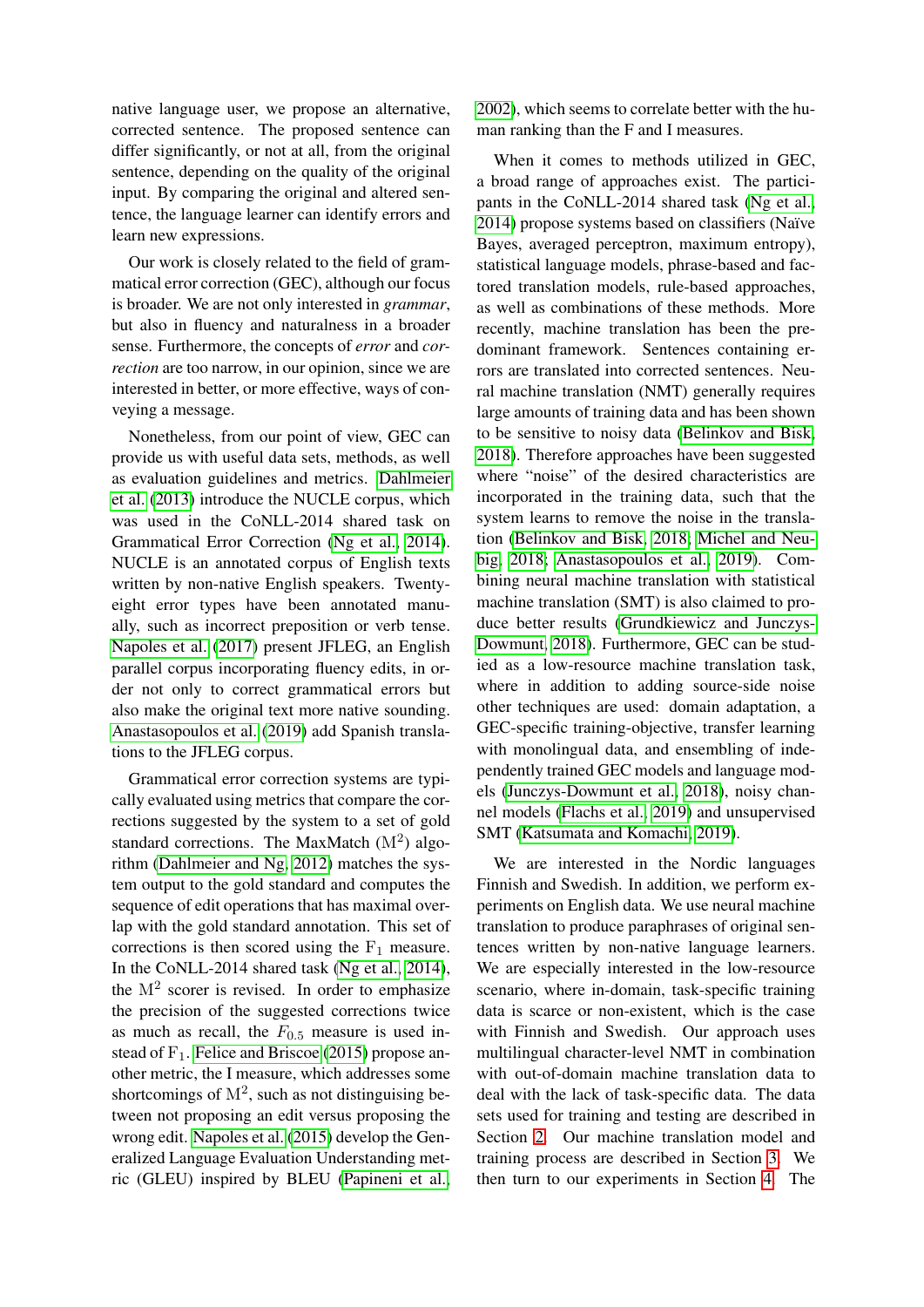models are evaluated using qualitative analysis and manual annotation, and the results are described in Section [5.](#page-4-0) Finally we conclude with a discussion in Section [6.](#page-5-0)

#### <span id="page-2-0"></span>2 Data

We test our models on genuine text produced by non-native language learners. For training we use a large collection of subtitles.

#### 2.1 Test data

As our test data we use parts of the YKI Corpus.[1](#page-2-1) The corpus has been compiled from the examinations of the Finnish National Certificates of Language Proficiency, which is a language testing system for adults. Examinations can be taken in nine languages: English, Finnish, German, Italian, North Sami, Russian, Spanish, and Swedish. There are three test levels (basic, intermediate and advanced), which offer six levels of proficiency (1–2, 3–4, 5–6). The corpus contains data from all nine languages and levels. The YKI corpus is intended for research purposes. Access is provided by request.<sup>[2](#page-2-2)</sup>

For each of our languages of study (Finnish, Swedish, and English) we have extracted the texts produced by twelve different language learners at random.<sup>[3](#page-2-3)</sup> We have used the so-called "new material (2011–)". The learners are on proficiency levels 1–2 and the writing assignments given to them are on the basic level. The texts in the data represent the genres "informal letter or message", "formal letter or message", "opinion", "feedback" and "announcement". Examples of three texts in the data are shown in Table [1.](#page-3-2) The full extracted Finnish set contains 376 unique sentences, Swedish 332, and English 315. The data sets do not contain corrected versions of the sentences.

The backgrounds of the learners of Finnish and Swedish are quite diverse, whereas the English data is produced by a more homogeneous group of people. The Finnish learners consist of nine women and three men. Their native languages are: Russian (3), English (2), Chinese (2), German (1), Spanish (1), Turkish (1), and other (2). Among

the Swedish learners there are ten women and two men. Their native languages are: Finnish (3), English (2), Estonian (2), Russian (1), French (1), German (1), Thai (1), and other (1). The English learners consist of eight men and four women. Eleven are native Finnish speakers and one is a Swedish speaker.

#### 2.2 Training data

Our models are trained on data extracted from subtitles from movies and TV episodes. Large numbers of subtitles have been collected from [http:](http://www.opensubtitles.org/) [//www.opensubtitles.org/](http://www.opensubtitles.org/) and aligned across languages to produce the OpenSubtitles corpus [\(Lison and Tiedemann, 2016;](#page-10-5) [Lison et al., 2018\)](#page-10-6). We have used the parallel subcorpora English– Finnish (23 million sentence pairs), English– Swedish (15 million sentence pairs), and Finnish– Swedish (12 million sentence pairs). These corpora allow us to train multilingual machine translation systems between the three languages, but it is also possible to perform so-called "zero-shot" translation from one language to itself.

The style of the subtitle data is not a perfect match for our test data. However, the conversational nature of subtitles make them suitable for modeling dialogues and everyday colloquial language [\(Lison et al., 2018\)](#page-10-6). Our test data is produced by language learners at a basic level, who are mostly trying to express themselves in everyday language. In that sense it makes sense to use OpenSubtitles as training data. Furthermore, the subtitles are not restricted to a narrow genre or domain. The movies and TV series span from lighthearted productions for toddlers to historic dramas targeting older audiences, involving quite varied and distinct vocabulary [\(Paetzold and Specia,](#page-10-7) [2016\)](#page-10-7).

In some of our experiments we use additional, monolingual data from the Opusparcus corpus [\(Creutz, 2018\)](#page-9-7). Opusparcus consists of sets of sentential paraphrases, that is, pairs of sentences in the same language that mean essentially the same thing. The paraphrases of Opusparcus have been extracted from the OpenSubtitles corpus, so this monolingual data is similar in style to our bilingual training data. We use the Finnish, Swedish and English subsets of Opusparcus.

<span id="page-2-1"></span><sup>1</sup><http://yki-korpus.jyu.fi/?lang=en>

<span id="page-2-3"></span><span id="page-2-2"></span> ${}^{2}E$ -mail: [yki-info@jyu.fi](mailto:yki-info@jyu.fi)

<sup>&</sup>lt;sup>3</sup>The participant IDs are: fi: 75798, 75946, 76023, 76030, 76354, 76357, 76361, 76362, 76365, 80504, 85081, 86465; sv: 70094, 70096, 70489, 72570, 72919, 76606, 76686, 76757, 76758, 76759, 77974, 77975; en: 68079, 68112, 69336, 69632, 69635, 69874, 72098, 72099, 72262, 76537, 76705, 77616.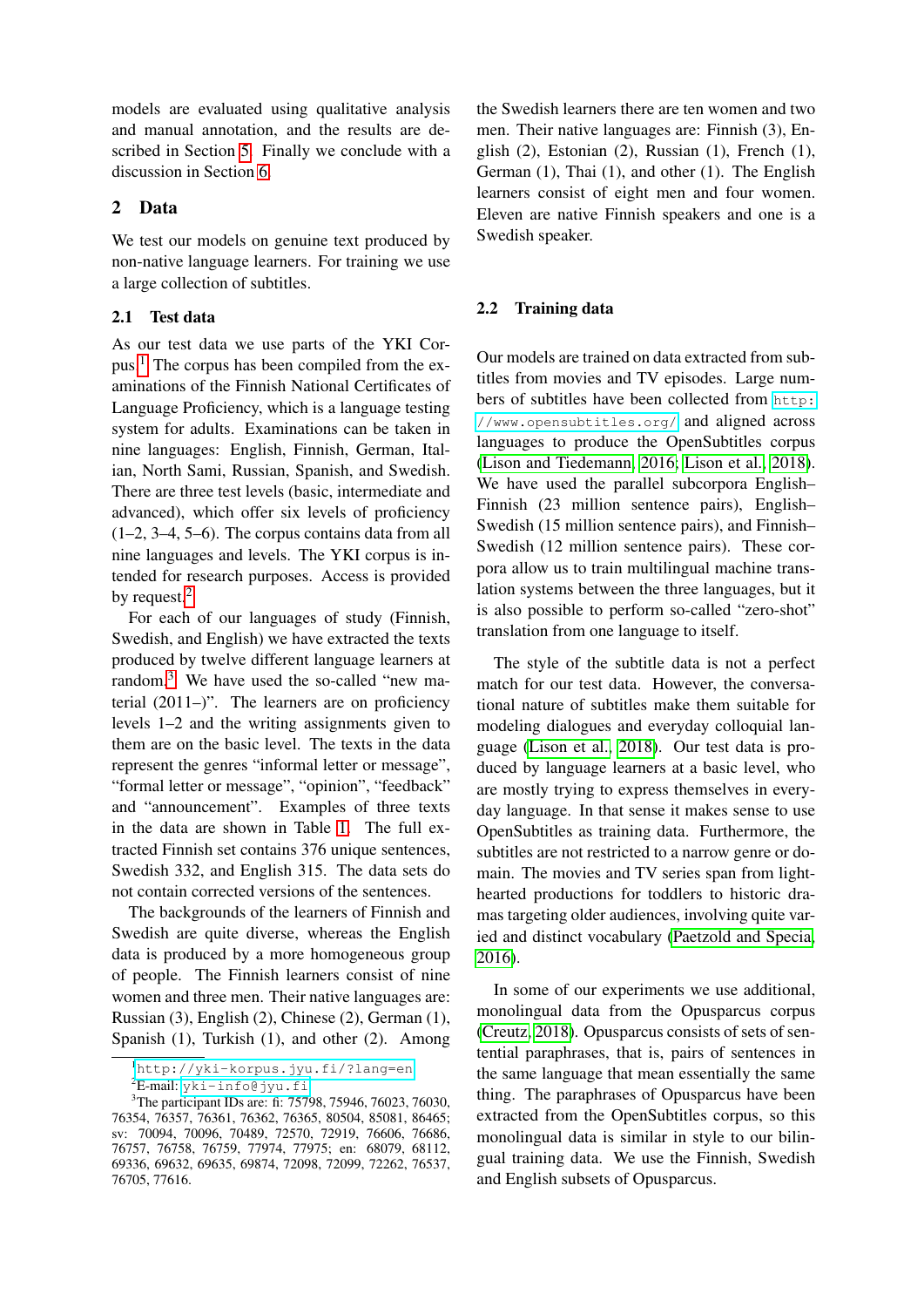*Moi Maija: Mina olen kiinassa lomamatkalla. Olen ollut Kiinassa kahden viikoon. Min ¨ a jo k ¨ avi ¨ monissa kaupungissa. Se oli tosi mukavaa matkaa. Tavataan paljon ystavi ¨ a. Olen sy ¨ onyt paljon ¨ kiinalaista herkuiset ystavi ¨ ani mukaan. Tosi hauskaa! Min ¨ a viel ¨ a haluan k ¨ aym¨ a¨an Shanghaissa ja ¨ ostan jotaikin Shanghaista. Toivottavasti, nahd ¨ a¨an pian! Terveisin, Matti ¨*

*Hejsan Tove! Nu har jag äntligen kommit till mitt nya stad Vaasa. Jag mår verkligen bra men litet trott ¨ ar jag. Flyttningen till bostaden tog fyra timmar och de var tv ¨ a m˚ an som hj ¨ alpte mig att b ¨ ara ¨ tunna mobler. Bostaden ¨ ar ljus och h ¨ ar finns stora f ¨ onster som ger dagljus till rummet. Det finns ¨ tva rum, k ˚ ok och WC, 56m allts ¨ a ganska stor lokalen ˚ at mig. Kom och h ˚ alsa mig n ¨ asta m ¨ anad. Vi ˚ ska ringa. Varma halsningar ¨ at er alla, Maija ˚*

*Dear Bob! Thank you for a gift. It was beatufull! You still remember even we haven't met for long time. We celebreat with family our home. Parents, brothers, sisters were there. Family things... We had one thing which I don't Forget never. We take a photo where were Mum and Dad, both sisters and my brother all together the one picture! All peoples same place. Awsome. Please visit to us Bob. I would like to see You very soon! Yours, Matti*

<span id="page-3-2"></span>Table 1: Examples of three texts of the genre "informal letter" from the YKI Corpus (fi, sv, en). All of these particular three texts contain errors, but in comparison the Swedish text seems to be on the most advanced level, followed by English and Finnish. Despite the errors the texts are intelligible.

# <span id="page-3-0"></span>3 Model and Training

We adopt the neural machine translation (NMT) approach to paraphrase generation, using a standard encoder-decoder architecture. In an encoderdecoder model, the encoder maps an input sentence to a sequence of continuous vectors. The decoder then generates an output sentence based on the vector representations. Multiple different encoder and decoder choices can be used in the overall encoder-decoder architecture. Architectures based on recurrent neural networks [\(Luong](#page-10-8) [et al., 2015\)](#page-10-8) or self-attention [\(Vaswani et al., 2017\)](#page-10-9) are the most common.

For our experiments, we choose the Transformer model by [Vaswani et al.](#page-10-9) [\(2017\)](#page-10-9). The Transformer has achieved state-of-the-art results in NMT and has found wide use in different sequence-to-sequence problems. It is based solely on self-attention within the encoder and the decoder, as well as attention between the encoder and the decoder, discarding the recurrent connections found in many earlier NMT architectures [\(Bahdanau et al., 2014;](#page-8-3) [Luong et al., 2015\)](#page-10-8). We train all our models as character-based models in an attempt to make the models more robust to typos and other noise present in the data. For training the multilingual models, we follow [Johnson](#page-9-8) [et al.](#page-9-8) [\(2017\)](#page-9-8) by prefixing each source sentence with a target-language flag.

The hyperparameter choices for the Trans-

former model follow the recommended setup of OpenNMT-py [\(Klein et al., 2017\)](#page-9-9), which we use for all experiments. We use 6 layers in both the encoder and the decoder, hidden states and character embeddings with 512 dimensions with separate embeddings for the encoder and decoder, 8 attention heads, and a feed-forward network with 2048 dimensions within the layers. We use a dropout probability of 0.1 between layers. All models are trained for 300k steps or until convergence, with a validation score as the convergence criterion. We use the Adam optimizer [\(Kingma and Ba, 2014\)](#page-9-10) with a learning rate of 0.0001 and a token batch size of 4096. At inference time we use beam search with beam size 12 to produce the outputs.

# <span id="page-3-1"></span>4 Experiments

We perform experiments on translation models trained in five different setups. All setups are built on our baseline model, which can translate from any of the three languages Finnish, Swedish or English to any of the same three languages.

## <span id="page-3-3"></span>4.1 Baseline model trained on bitexts

Our baseline model is trained on all of the Open-Subtitles parallel data (bitexts) for the three languages. This amounts to a total of approximately 50 million unique sentence pairs. We use both directions for all language pairs, but do not train on monolingual data (that is, the source and target sentences are never in the same language). We use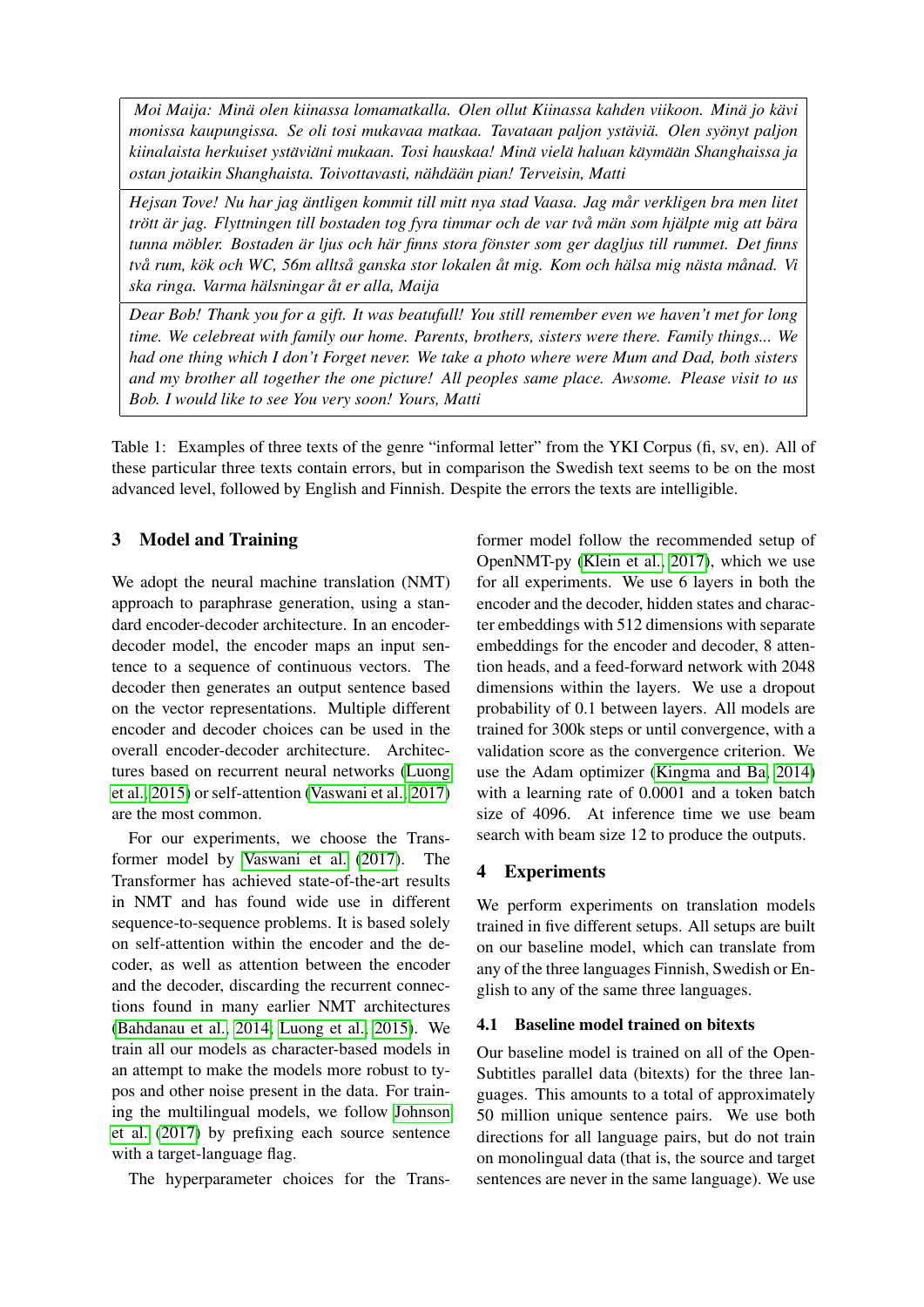this model to produce paraphrases in two ways:

i) Zero-shot translation within the same language: For instance, the model translates from Finnish to Finnish although it has never seen training data where both the source and target sentence have been Finnish sentences. However, the training data does contain Finnish source and target sentences, but always aligned with a sentence in another language.

ii) Pivoting via a second language: The source sentence is translated into another language and then back to the source language. For example, a Finnish sentence is translated into English and then back to Finnish.

#### <span id="page-4-1"></span>4.2 Baseline + Clones

As the baseline model does not see monolingual data during training, paraphrases have to be generated either using zero-shot translation or pivoting. Because zero-shot translation generally suffers from lower performance compared to language pairs seen during training, we attempt to improve the model by adding monolingual data. We do this by simply using copies of sentences from the OpenSubtitles training sets in addition to the full parallel data. We randomly sample 10 million sentences per language and use the same sentence as the source and target during training.

## <span id="page-4-2"></span>4.3 Baseline + Opusparcus

Because we are interested in generating fluent and natural paraphrases for the input sentences, we also experiment using paraphrase pairs as monolingual data instead of cloned sentences. In this case the model sees alternative ways of formulating sentences, phrases and lexical items. An example of an English source/target pair is: *"He believes in you.*"  $\leftrightarrow$  "*He has faith in you.*" Our paraphrase pairs come from the Opusparcus paraphrase corpus. We use 20 million pairs for English, 3.5 million for Finnish, and 1.8 million for Swedish. These data set sizes have been shown to perform well in a paraphrase detection task in earlier work (Sjöblom et al., 2018).

# <span id="page-4-3"></span>4.4 Baseline + Error-augmented monolingual data

The OpenSubtitles data consists of mostly clean sentences and proper language, although some noise, such as misspellings or optical character recognition errors, is present [\(Tiedemann, 2016\)](#page-10-11). This is in contrast to our test data, where the majority of sentences contain errors. In our fourth setup we introduce artificial noise to our training data in an attempt to improve performance on noisy test sentences. We sample one million sentences for each language from the OpenSubtitles data, and for each sentence generate an erroneous pair using two types of errors: 1) Typos are introduced by randomly deleting a character from a word, swapping two adjacent characters, inserting an extra character or duplicating a character. 2) Inflection errors are introduced by randomly changing the inflection of a noun or a verb within the sentence using the UralicNLP toolkit for Finnish  $(Hämäläinen, 2019)$  and HFST tools for English and Swedish (Lindén et al., 2013). We randomly introduce 1–3 errors from either category to each sentence. The erroneous sentence is used as the source and the original as the target during training. Examples 1 and 2 show source sentences with typos and inflection errors respectively, with the corresponding correct targets:

- 1. Ae taskuussa näköjään voittsa tikarrin saap $paassa. → Ase$  *taskussa näköjään voittaa tikarin saappaassa.*
- 2. *After she attacks you, perhaps you had see her?* → *After she attacked you, perhaps you have seen her?*

## <span id="page-4-4"></span>4.5 Baseline + Error-augmented bilingual data

Finally, in an attempt to improve the pivot-based method without monolingual data, we augment bilingual data for all language pairs with errors. We sample one million sentences pairs for each language pair, and use the same sentence pairs for both translation directions. The pipeline for generating the erroneous data is identical to the previous setup. The source sentences contain artificially introduced errors, whereas the target sentences are correct, as in: *"I had to got the bigger one's."*  $\rightarrow$ *"Piti saada isompi."*

## <span id="page-4-0"></span>5 Evaluation

Our test sets do not contain gold standard reference sentences, and therefore we cannot use automated metrics to evaluate our models. Instead we will attempt to analyze the output of our models qualitatively and we also perform manual annotation of the generated sentences in two of the setups.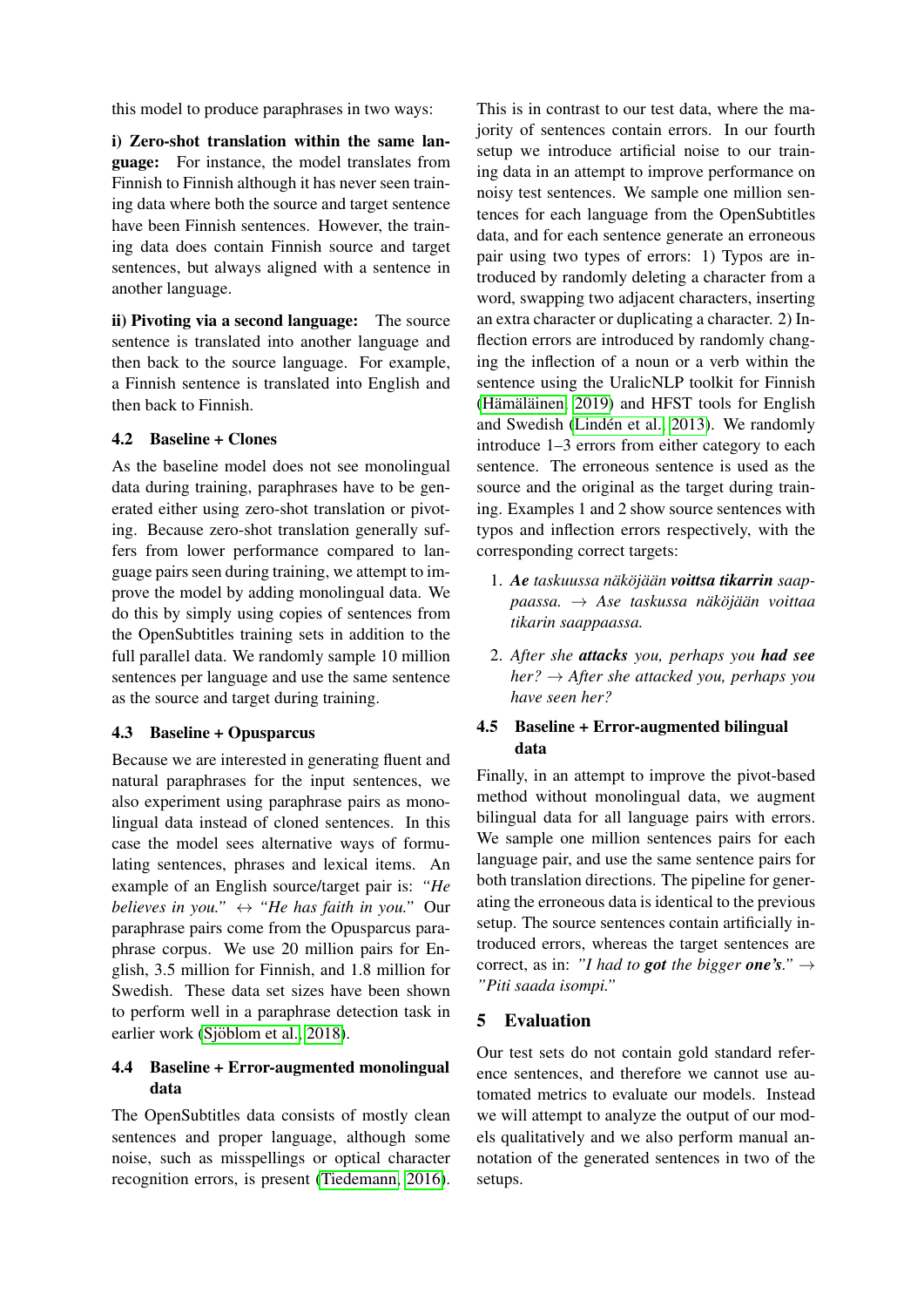#### 5.1 Qualitative evaluation

As expected, the baseline model (Section [4.1\)](#page-3-3) performs poorly in a zero-shot translation scenario. The model is generally unable to produce a paraphrase with the same semantic content as the source sentence, and many of the produced sentences contain artifacts that can be traced back to one of the other languages, and the multilingual nature of the model. Examples of such artifacts are producing mixed language or incorrectly translating false friends, such as: "Siinä on Teidän per*heen valokuva.*" → "Siinä on erään **familjen** val*okuva.", "Thank you for a gift."*  $\rightarrow$  *"Thank you for a poison."* (The Swedish word for *family* has been inserted into a Finnish sentence, and the English word *gift* means poison in Swedish.)

Pivoting through another language works better as the model now only needs to translate between language pairs explicitly trained on. Examples of the intermediate steps (pivot languages) and the final paraphrases can be seen in Table [2.](#page-6-0) Many of the errors in the original source sentences have been corrected, although some sentences retain incorrect sentence structure or word forms from the source. Distortion of the source sentence semantics can also be seen in some cases. In the pivot scenario we also deal with the problem of compounding errors because of the two separate translation steps.

We now turn to the models trained on monolingual data in addition to bilingual parallel data. A general trend emerges with all three models where monolingual data was used (Sections [4.2,](#page-4-1) [4.3,](#page-4-2) and [4.4\)](#page-4-3). The models will most of the time simply copy the source, including the errors present in the sentence. While this is somewhat expected of the model where clones were used, it is surprising that even the model with paraphrase data exhibits this behavior. The Opusparcus paraphrase corpus does not contain pairs with identical source and target sentences. The error-augmented monolingual data seems to aid in correcting some typographical errors in the source sentences but does not correct bad inflection to the same extent. The sentence structure of the generated paraphrase is generally identical to that of the source sentence: *"I wiss that you move the other plase and you can sleep very well*"  $\rightarrow$  "*I wish that you move the other place and you can sleep very well"*

Guided by the results from pivot-based methods and the attempts to use monolingual data in train-

ing, our final setup incorporates error-augmented bilingual data instead of monolingual data (Section [4.5\)](#page-4-4). A look at the generated phrases does not reveal consistent improvements over the baseline model, as shown in Table [3.](#page-7-0) The baseline model already corrects most typos, and while there are examples of phrases where the baseline model generates an incorrect word or inflection and the error-augmented model a correct one, the converse is true in other cases. We will compare the quality of the two models using manual annotations in the next section.

#### 5.2 Manual annotation

Based on the qualitative assessment in the previous section, we have chosen to manually annotate paraphrases generated by two models using the pivot-based method. The models selected for annotation are the baseline model as well as the model with added error-augmented bilingual data. Annotators were shown one sentence pair at a time. The annotation task was to compare the original sentence to the generated paraphrase and assess the correctness and semantic adequacy of the parapahrase using a single four-grade scale. The annotation categories were the following: 1 (Bad paraphrase, erroneous language), 2 (Mostly bad paraphrase, multiple errors), 3 (Mostly good paraphrase, minor errors), and 4 (Good paraphrase, correct language).

For English and Finnish, two independent annotations were collected for each paraphrase. The inter-annotator agreement as measured by Cohen's Kappa is 0.43 (Moderate) for English and 0.50 (Moderate) for Finnish. Only one person annotated Swedish and consequently no inter-annotator agreement score can be calculated.

The manual annotation results are shown in Table [4.](#page-7-1) The results show an overall trend of the error augmented model performing better. For all languages the percentage of phrases annotated as 1 decreases, that is, the models generate less completely incorrect paraphrases. On the other end of the scale, the percentage of phrases annotated as category 4 decreases slightly for English, increases very slightly for Finnish, and increases significantly for Swedish.

## <span id="page-5-0"></span>6 Discussion and Conclusion

We have shown that a straight-forward characterbased neural machine translation model trained on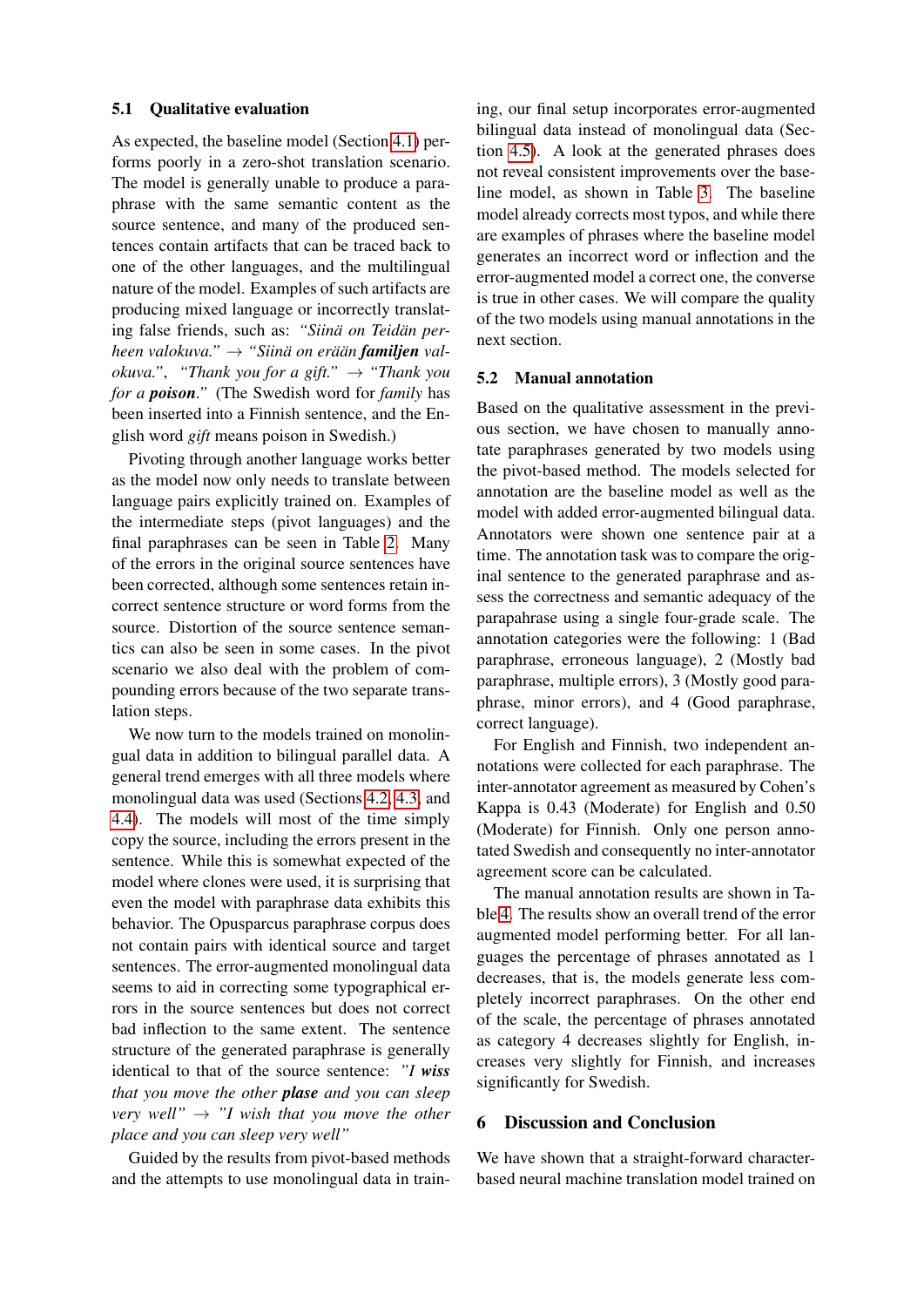*Hey, Mary. I'm in China on vacation. I've been in China in two weeks. I already went to many towns. It was a really nice trip. Meet a lot of friends. I've eaten a lot of Chinese friends with my delicious friends. That's really funny! I still want to go to Shanghai and buy something from Shanghai. I hope I'll see you soon! Hello, Matt.*

*Hei, Mary. Olen Kiinassa lomalla. Olen ollut Kiinassa kahden viikon pa¨ast ¨ a. K ¨ avin jo monissa ¨ kaupungeissa. Se oli mukava matka. Tass ¨ a on paljon yst ¨ avi ¨ a. Olen sy ¨ onyt paljon kiinalaisia ¨ ystavi ¨ ani. Todella hauskaa! Haluan yh ¨ a ostaa jotain Shanghailta. Toivottavasti n ¨ aen sinut pian! ¨ Hei, Matt.*

*Hi, Tove! Now I've finally come to my new city Vaasa. I'm really fine, but I'm a little tired. The moving to the house took four hours and they were two men who helped me carry thin furniture. The house is light and here are big windows that give daylight to the room. There are two rooms, kitchen and kitchen, 56 metres of the local for me. Come and tell me next month. We're gonna call. Warm greetings for all of you. Maija.*

*Hej, Tove! Nu har jag äntligen kommit till min nya stad Vaasa. Jag mår bra, men jag är lite trött. Att flytta till huset tog fyra timmar och de var tva m˚ an som hj ¨ alpte mig att b ¨ ara tunna m ¨ obler. Huset ¨ ar ljust och h ¨ ar¨ ar stora f ¨ onster som ger dagsljus till rummet. Det finns tv ¨ a rum, k ˚ ok och k ¨ ok , 56 ¨ meter for mig. Kom och ber ¨ atta n ¨ asta m ¨ anad. Vi ringer. Varma h ˚ alsningar f ¨ or er alla. Maja. ¨*

*Hyva Bob! Kiitos lahjasta. Se oli hienoa! Muistat viel ¨ akin, ettemme ole tavanneet pitk ¨ a¨an. Juhlimme perhett ¨ amme. ¨* Vanhemmat, veljet, siskot olivat siellä. Perheasioita... Meillä oli yksi asia, jota en koskaan unohda. Otamme kuvan, *missa¨ aiti ja is ¨ a olivat, molemmat siskoni ja veljeni yhdess ¨ a. Kaikki ihmiset samaan paikkaan. Mahtavaa. K ¨ ayk ¨ a¨a Bobin ¨ luona. Haluaisin nähdä sinut pian! Sinun, Matti.* 

*Good Bob! Thank you for the gift. That was great! You still remember we haven't met long. We're celebrating our family. Parents, brothers, sisters were there. Family things. We had one thing I'll never forget. We'll take a picture where Mom and Dad were, both my sisters and my brother together. All people in the same place. That's great. Go to Bob's. I 'd like to see you soon! Yours, Matti.*

<span id="page-6-0"></span>Table 2: Illustration of the baseline pivoting method for the three source texts in Table [1.](#page-3-2) The Finnish and Swedish texts have been translated to English (in small font) and back to Finnish and Swedish (in larger font). The English text has been translated to Finnish (small font) and back to English (larger font).

out-of-domain parallel data can effectively correct a multitude of different error types in text without the explicit modeling of these errors. Some further examples of corrected errors are shown in Table [5.](#page-8-4)

 $\rightarrow$ 

 $\rightarrow$ 

 $\rightarrow$ 

This is an important finding, as language is complex and hard to handle successfully in a "silo manner", fixing typos, grammar and naturalness isolated from each other in separate steps. We initially had an idea of using existing proofing tools (spell checkers) in a preprocessing phase. However, many errors are not unambiguously spelling mistakes, as they may produce valid word forms, but which are wrong in context. We also considered an "oracle" approach for comparison, in which we would fix all the typos manually before applying our automatic methods, but it turned out difficult to decide what exactly were plain typos and how far the "oracle" would stretch.

We have chosen character-based models in order for these models to be less sensitive to noisy data. Using full words or longer word fragments would introduce numerous outof-vocabulary words, when words in source sentences contain spelling mistakes. Comparing to Google Translate (Table [6\)](#page-9-13) it seems that Google is more sensitive to noise related to typos and largely leaves such errors unfixed (for instance, the "English" words *beatufull* and *awsome*).

In line with earlier work on translation of non-native text [\(Anastasopoulos et al., 2019\)](#page-8-1), we find that augmenting clean parallel data with artificially-introduced errors can make a system more robust and improve performance. In our case we find a discrepancy between different lan-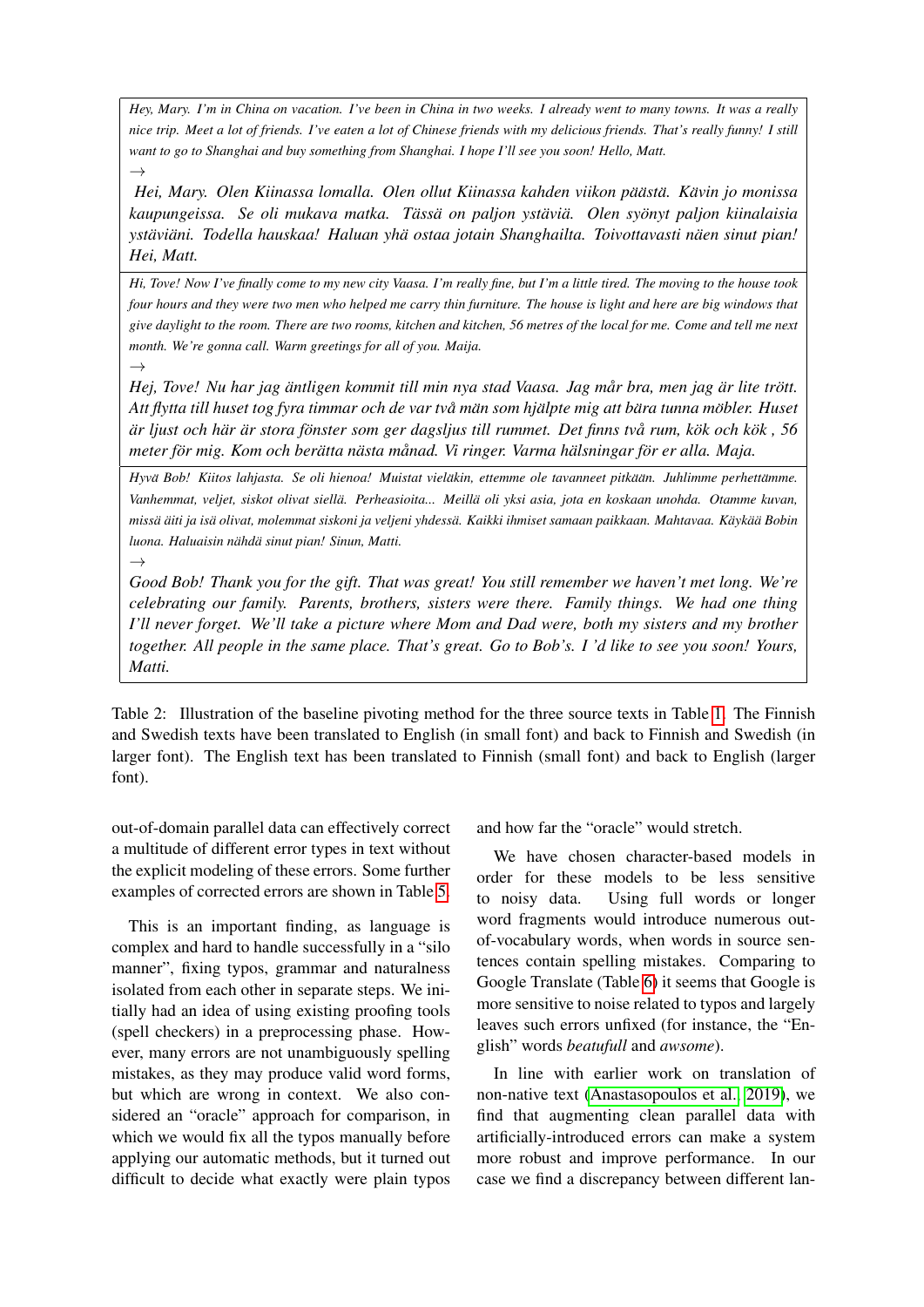*Hello, Mary. I'm on a vacation. I've been in China in two weeks. I already went to many cities. It was a really nice journey. Meet a lot of friends. I've eaten a lot of Chinese friends with me. That's really funny. I want to go to Shanghai and buy something about Shanghai. Hopefully, I'll see you soon! Hello, Matt.*

*Hei, Mary. Olen lomalla. Olen ollut Kiinassa kahden viikon pa¨ast ¨ a. Menin jo moneen kaupunkiin. ¨ Se oli mukava matka. Tavataan paljon ystavi ¨ a. Olen sy ¨ onyt paljon kiinalaisia yst ¨ avi ¨ a kanssani. ¨ Todella hauskaa. Haluan menna Shanghaihin ostamaan jotain Shanghaista. Toivottavasti n ¨ ahd ¨ a¨an¨ pian. Hei, Matt.*

*Hey, Tove! Now I've finally come to my new town Vaasa. I'm really good, but I'm tired. The movement to the residence took four hours and they were two men who helped me wear thin furniture. The residence is light and here are big windows that give daylight to the room. There's two rooms, kitchen and WC, so there's pretty big local for me. Come and tell me next month. We're gonna call. Hot greetings for all of you. Maija*

*Tove! Nu har jag antligen kommit till min nya stad Vaasa. Jag ¨ ar verkligen bra, men jag ¨ ar tr ¨ ott. ¨ Rorelsen tog fyra timmar och de var tv ¨ a m˚ an som hj ¨ alpte mig att b ¨ ara m ¨ obler. Bostaden ¨ ar ljus ¨ och har¨ ar stora f ¨ onster som ger dagsljus till rummet. Det finns tv ¨ a rum, k ˚ ok och WC, s ¨ a det finns ˚ ganska stort lokalt for mig. Kom och ber ¨ atta n ¨ asta m ¨ anad. Vi ringer. Varma h ˚ alsningar f ¨ or er alla. ¨ Maija*

*Rakas Bob! Kiitos lahjasta. Se oli hamm ¨ astytt ¨ av¨ a¨a! Muistat viel ¨ a, ettemme ole tavanneet pitk ¨ a¨an aikaan. Juhlimme ¨ perheemme kanssa. Vanhemmat, veljet, siskot olivat siella. Perheasioita... Meill ¨ a oli yksi asia, jota en unohda. Otamme ¨ kuvan, jossa aiti ja is ¨ a olivat, molemmat siskot ja veljeni yhdess ¨ a yhdess ¨ a kuvassa! Kaikki ihmiset samassa paikassa. ¨ Mahtavaa. Kay luonamme, Bob. Haluaisin n ¨ ahd ¨ a sinut pian! Sinun, Matti. ¨*

*Dear Bob ! Thank you for the gift. It was amazing! You remember that we haven't met in a long time. We're celebrating with our family. Parents, brothers, sisters were there. Family things... We had one thing I won't forget. We'll take a picture where Mom and Dad were, both sisters and my brothers in one picture! All people in the same place. That's great. Come to us, Bob. I'd like to see you soon! Yours, Matti.*

<span id="page-7-0"></span>Table 3: Illustration of the baseline pivoting method augmented with artificial errors for the three source texts in Table [1.](#page-3-2) The Finnish and Swedish texts have been translated to English (in small font) and back to Finnish and Swedish (in larger font). The English text has been translated to Finnish (small font) and back to English (larger font).

|    | Model           |      | $\mathcal{D}$ | 3    | 4    |
|----|-----------------|------|---------------|------|------|
| en | <b>Baseline</b> | 28.7 | 23.0          | 18.9 | 29.4 |
|    | $+Errors$       | 23.5 | 25.2          | 23.5 | 27.8 |
| fi | <b>Baseline</b> | 33.1 | 24.1          | 16.0 | 26.8 |
|    | $+Errors$       | 30.4 | 25.1          | 17.3 | 27.2 |
| SV | <b>Baseline</b> | 19.1 | 25.6          | 17.1 | 38.2 |
|    | $+Errors$       | 11.8 | 25.3          | 16.8 | 46.2 |

 $\rightarrow$ 

 $\rightarrow$ 

 $\rightarrow$ 

<span id="page-7-1"></span>Table 4: Manual annotation results for the Baseline model and the Baseline model with erroraugmented bilingual data (+Errors). Proportion [%] of generated sentences annotated as one of the four categories.

guages, with English improving the least and Swedish the most. Differences in translation quality between the different language pairs can be a contributing factor, as there is the least amount of Swedish data for training, which may explain the proportionally larger benefit of additional training data. However, we also note that the degree of inter-annotator agreement is rather low, which may call for clearer annotation guidelines in the future.

A potential bottleneck in our approach is the pivoting method. When two different translation steps are included in the pipeline, the risk of compounding errors increases, and the model is dependent on the quality of two translation directions. We leave for future work further investi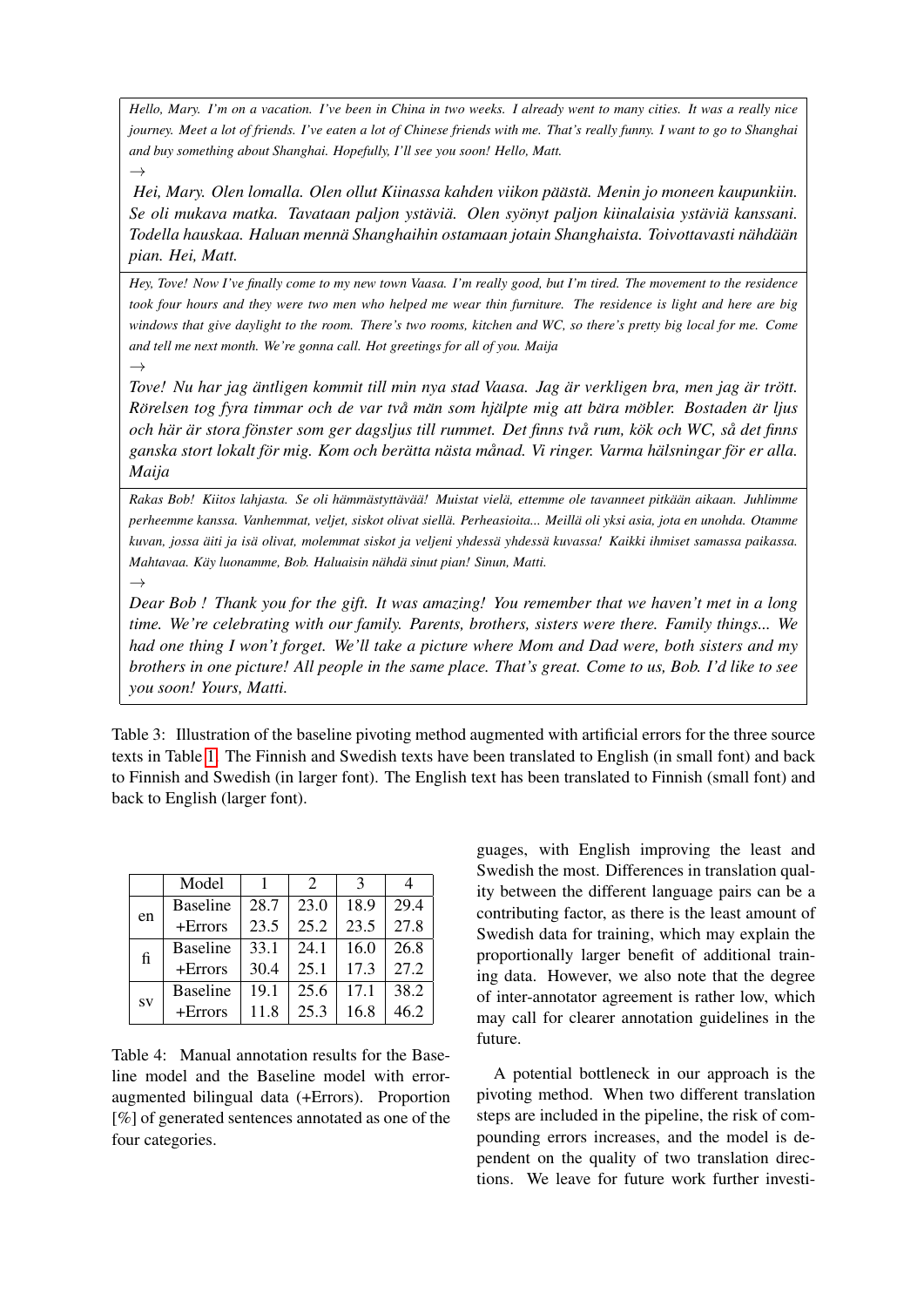*Mina l ¨ oyd ¨ ain pient ¨ a koiraa kadulla. ¨* → *Loysin pienen koiran kadulta. ¨*  $Siella$  *on hyvää kaverit.*  $\rightarrow$  *Siellä on hyviä tyyppeiä. Mina asun toisella puolella kaupungilla. ¨* → *Asun kaupungin toisella puolella.* 1. opettaja oli kärsiväinen  $\rightarrow$  *Ensimmäinen opettaja oli kärsivällinen.* 

*Det finns inte länge bort här.*  $\rightarrow$  *Det är inte långt härifrån. darfor att jag glommde i dag är min mamas fodelsedag, och jag behöver går där.*  $\rightarrow$  *Jag glömde att idag ar min mammas f ¨ odelsedag och jag m ¨ aste g ˚ a dit. ˚ Jag hopas du*  $\ddot{a}r$  *inte arg!*  $\rightarrow$  *Jag hoppas att du inte*  $\ddot{a}r$  *arg!* 

*Jag måste hjälpa min systorna på en school-projekten. → Jag måste hjälpa mina systrar på ett skolprojekt.* (Here a small error remains. The preposition should be: *... med ett skolprojekt.*)

*Other chance is not.*  $\rightarrow$  *There's no other chance. Depence if you take with new tires or with old one's.*  $\rightarrow$  *Depends if you take new tires or old tires. They have very funny.*  $\rightarrow$  *They're having fun. The first you must to talk to these young people for this problem.*  $\rightarrow$  *First you have to talk to these young people about this problem.*

<span id="page-8-4"></span>Table 5: Examples of successful corrections of sentences in the test data. These translations have been produced using the baseline pivoting approach. Typical errors in the Finnish input are incorrect inflections, incorrect word choices and omissions of umlauts. Similar errors occur in the Swedish data with additional challenges related to word order, agreement and foreign words. The native language of the authors of the English sentences is revealed by the Finnish sentence structure of the English sentences.

gations into how monolingual data could be used effectively to circumvent the need for pivoting and increase performance.

In addition to fixing obvious grammatical errors in source sentences, we find cases where our model introduces fluency edits. This can be seen, for instance, in more idiomatic choices of words: it is typical for non-native Swedish speakers to use the verb *finna*, which resembles *to find* in English and means the same thing, but a more natural choice would be the verb *hitta*. Our models do change *finna* to *hitta*. Similarly, the Finnish expression *mennä takaisin* (go back) is replaced by *palata* (return).

Together our results show promise for using a standard NMT approach to improving and paraphrasing noisy language learner text. As test data we have used Finnish, Swedish and English portions of the YKI corpus, which to our knowledge have not been studied in this setting before, and could be of special interest to a Nordic audience. As far as computer-assisted language learning is concerned, we find the fluency edits introduced by the models especially encouraging. The models go beyond simple grammatical error-correction and can help language learners improve their skills toward more fluent and native-like language production. We believe that our approach is particularly beneficial to more advanced learners, who want to be able to use their new language more autonomously, in situations where no human teacher is available.

## Acknowledgment

The authors wish to acknowledge CSC, the Finnish IT Center for Science, for providing the computational resources needed to carry out the experiments in this study.

## References

- <span id="page-8-1"></span>Antonios Anastasopoulos, Alison Lui, Toan Nguyen, and David Chiang. 2019. Neural machine translation of text from non-native speakers. In *Proceedings of NAACL-HLT 2019*, pages 3070–3080, Minneapolis, Minnesota.
- <span id="page-8-3"></span>Dzmitry Bahdanau, Kyunghyun Cho, and Yoshua Bengio. 2014. Neural machine translation by jointly learning to align and translate. *arXiv preprint arXiv:1409.0473*.
- <span id="page-8-0"></span>Fatemeh Behjat. 2011. Teacher correction or word processors: Which is a better option for the improvement of EFL students writing skill? *Journal of Language Teaching and Research*, 2(6):1430–1434.
- <span id="page-8-2"></span>Yonatan Belinkov and Yonatan Bisk. 2018. Synthetic and natural noise both break neural machine translation. In *International Conference on Learning Representations*.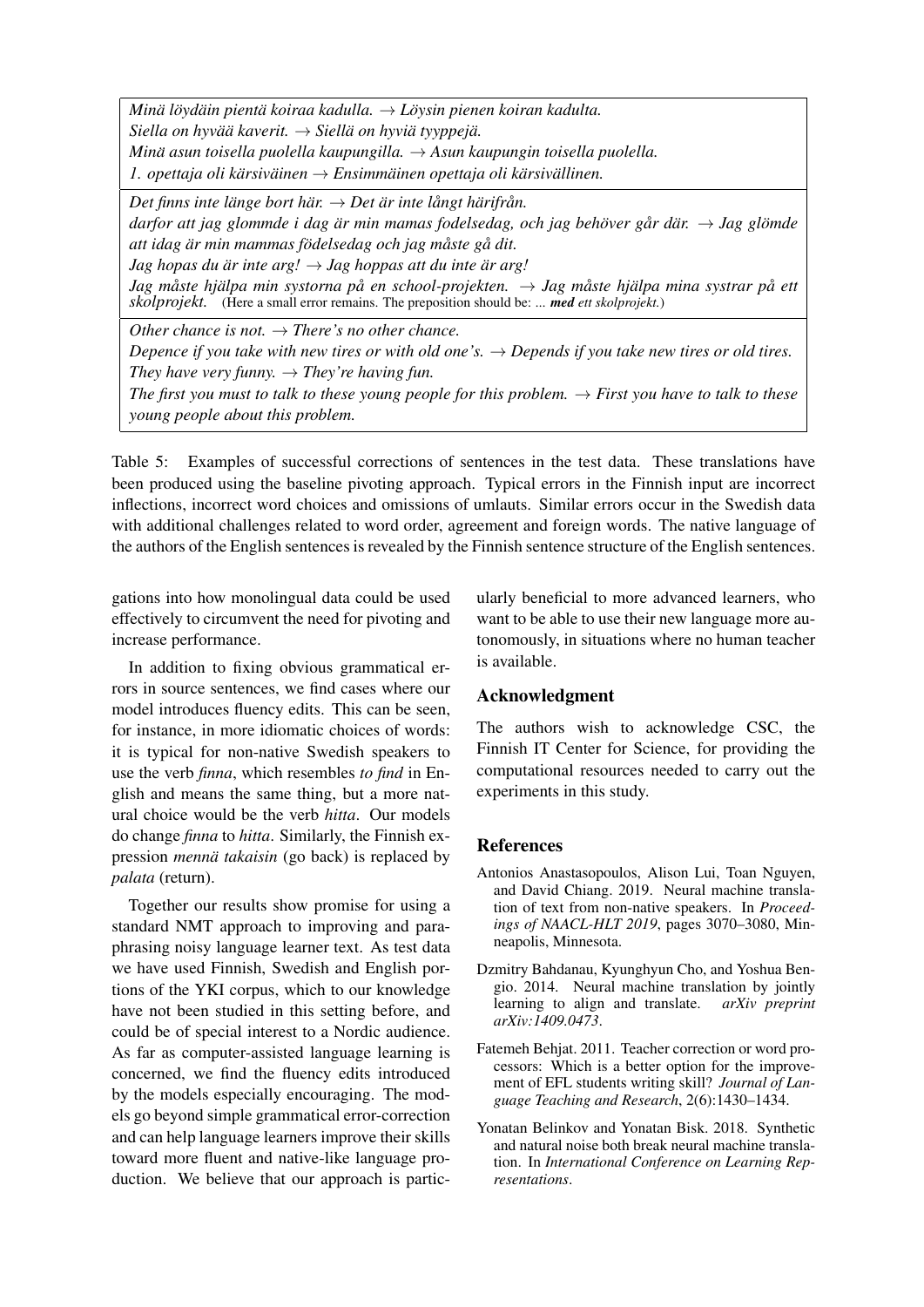*Moi Mai: Olen Kiinan loma-matka. Olen ollut Kiinassa kaksi viikoonia. Menin jo moniin kaupunkeihin. Se oli todella* mukava matka. Nähdään paljon ystäviä. Olen syönyt paljon kiinalaisia ystäviä herkuisetiin. Todella hauskaa! Haluan *edelleen kayd ¨ a Shanghaissa ja ostaa jotain Shanghaissa. Toivottavasti n ¨ ahd ¨ a¨an pian! Yst ¨ av¨ allisin terveisin Matti ¨*

*Hejsan Tove! Nu har jag äntligen kommit till min nya stad Vaasa. Jag känner mig väldigt bra men lite trött är jag. Flyttet* till hemmet tog fyra timmar och de var två män som hjälpte mig att bära tunna möbler. Boendet är ljust och här finns *stora fonster som ger dagsljus till rummet. Det finns tv ¨ a rum, k ˚ ok och toalett, 56 m s ¨ a ganska stort rum f ˚ or mig. Kom och ¨ se mig nasta m ¨ anad. Vi ringer. Varma h ˚ alsningar till er alla Maija ¨*

*Good Bob! Thank you for the gift. It was beatufull! You still remember that we haven't met for a long time. We celebrate with our family with our family. Parents, brothers, sisters were there. Family matters ... We had one thing I would never forget. We take a photo of mother and father, both sisters and brothers together in one picture! All nations in the same place. Awsome. Visit us Bob. I'd like to see you soon! You, Matti*

<span id="page-9-13"></span>Table 6: Applying the pivoting method using Google Translate (as of June, 2019). The Finnish and Swedish texts have been translated to English and then back. The English text has been translated to Finnish and back. In comparison to our own results in Tables [2](#page-6-0) and [3](#page-7-0) it is not obvious which method is the most effective, as Google Translate does not seem to cope well with errors in the source sentences.

- <span id="page-9-7"></span>Mathias Creutz. 2018. Open Subtitles Paraphrase Corpus for Six Languages. In *Proceedings of the 11th International Conference on Language Resources and Evaluation (LREC 2018)*, Miyazaki, Japan. European Language Resources Association (ELRA).
- <span id="page-9-1"></span>Daniel Dahlmeier and Hwee Tou Ng. 2012. Better evaluation for grammatical error correction. In *2012 Conference of the North American Chapter of the Association for Computational Linguistics: Human Language Technologies*, pages 568–572, Montreal, Canada.
- <span id="page-9-0"></span>Daniel Dahlmeier, Hwee Tou Ng, and Siew Mei Wu. 2013. [Building a large annotated corpus of learner](https://www.aclweb.org/anthology/W13-1703) [English: The NUS corpus of learner English.](https://www.aclweb.org/anthology/W13-1703) In *Proceedings of the Eighth Workshop on Innovative Use of NLP for Building Educational Applications*, pages 22–31, Atlanta, Georgia. Association for Computational Linguistics.
- <span id="page-9-2"></span>Mariano Felice and Ted Briscoe. 2015. Towards a standard evaluation method for grammatical error detection and correction. In *Human Language Technologies: The 2015 Annual Conference of the North American Chapter of the ACL*, pages 578–587, Denver, Colorado.
- <span id="page-9-5"></span>Simon Flachs, Ophélie Lacroix, and Anders Søgaard. 2019. [Noisy channel for low resource grammatical](https://www.aclweb.org/anthology/W19-4420) [error correction.](https://www.aclweb.org/anthology/W19-4420) In *Proceedings of the Fourteenth Workshop on Innovative Use of NLP for Building Educational Applications*, pages 191–196, Florence, Italy. Association for Computational Linguistics.
- <span id="page-9-3"></span>Roman Grundkiewicz and Marcin Junczys-Dowmunt. 2018. Near human-level performance in grammatical error correction with hybrid machine translation. In *Proceedings of NAACL-HLT 2018*, pages 284– 290, New Orleans, Louisiana.
- <span id="page-9-11"></span>Mika Hämäläinen. 2019. [UralicNLP: An NLP library](https://doi.org/10.21105/joss.01345) [for Uralic languages.](https://doi.org/10.21105/joss.01345) *Journal of Open Source Software*, 4(37):1345.
- <span id="page-9-8"></span>Melvin Johnson, Mike Schuster, Quoc V Le, Maxim Krikun, Yonghui Wu, Zhifeng Chen, Nikhil Thorat, Fernanda Viegas, Martin Wattenberg, Greg Corrado, ´ et al. 2017. Google's multilingual neural machine translation system: Enabling zero-shot translation. *Transactions of the Association for Computational Linguistics*, 5:339–351.
- <span id="page-9-4"></span>Marcin Junczys-Dowmunt, Roman Grundkiewicz, Shubha Guha, and Kenneth Heafield. 2018. Approaching neural grammatical error correction as a low-resource machine translation task. In *Proceedings of NAACL-HLT 2018*, page 595606, New Orleans, Louisiana.
- <span id="page-9-6"></span>Satoru Katsumata and Mamoru Komachi. 2019. [\(Al](https://www.aclweb.org/anthology/W19-4413)[most\) unsupervised grammatical error correction us](https://www.aclweb.org/anthology/W19-4413)[ing synthetic comparable corpus.](https://www.aclweb.org/anthology/W19-4413) In *Proceedings of the Fourteenth Workshop on Innovative Use of NLP for Building Educational Applications*, pages 134– 138, Florence, Italy. Association for Computational Linguistics.
- <span id="page-9-10"></span>Diederik P Kingma and Jimmy Ba. 2014. Adam: A method for stochastic optimization. *arXiv preprint arXiv:1412.6980*.
- <span id="page-9-9"></span>Guillaume Klein, Yoon Kim, Yuntian Deng, Jean Senellart, and Alexander M. Rush. 2017. [Open-](https://doi.org/10.18653/v1/P17-4012)[NMT: Open-source toolkit for neural machine trans](https://doi.org/10.18653/v1/P17-4012)[lation.](https://doi.org/10.18653/v1/P17-4012) In *Proc. ACL*.
- <span id="page-9-12"></span>Krister Linden, Erik Axelson, Senka Drobac, Sam ´ Hardwick, Juha Kuokkala, Jyrki Niemi, Tommi A Pirinen, and Miikka Silfverberg. 2013. HFST – a system for creating NLP tools. In *International Workshop on Systems and Frameworks for Computational Morphology*, pages 53–71. Springer.